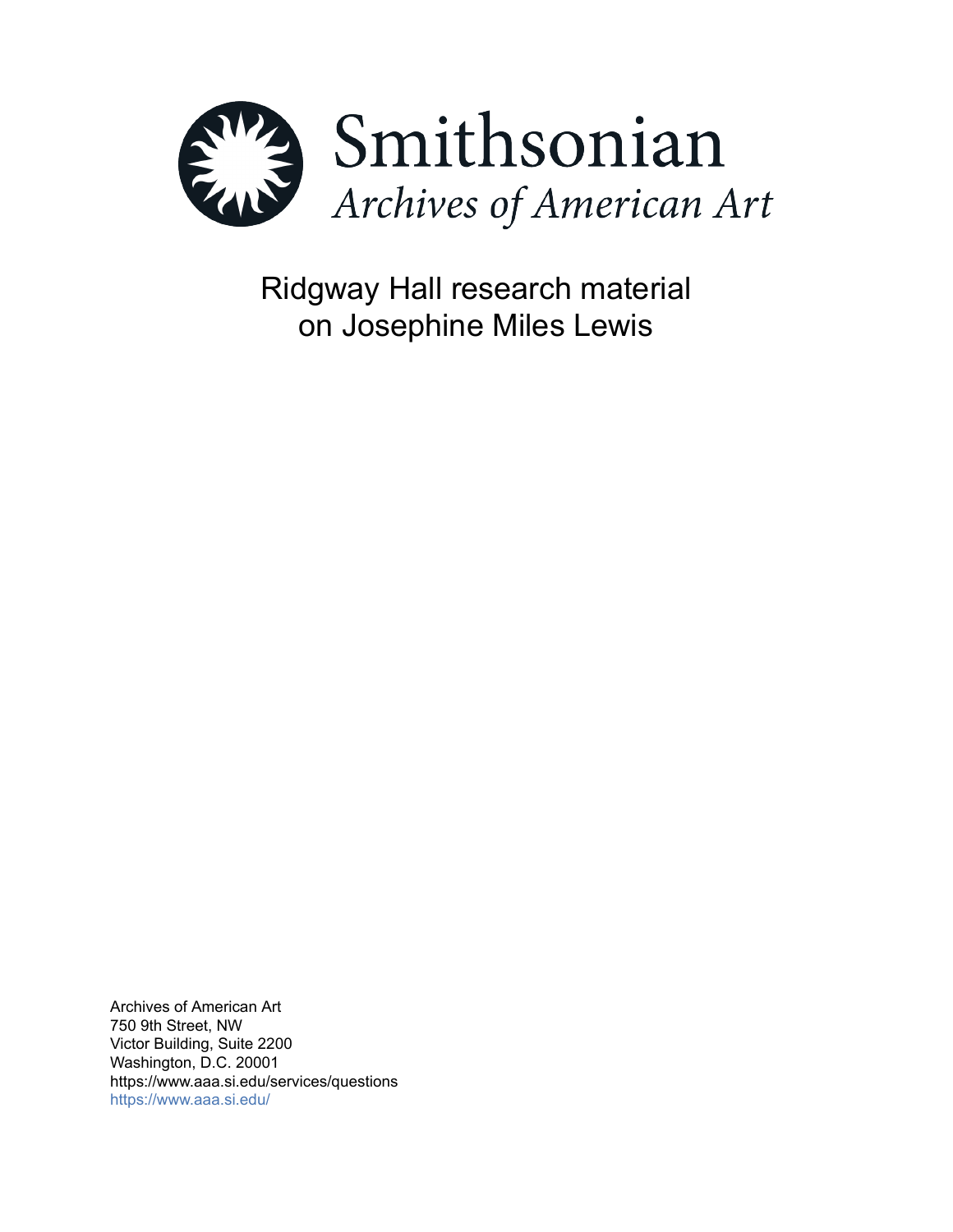# **Table of Contents**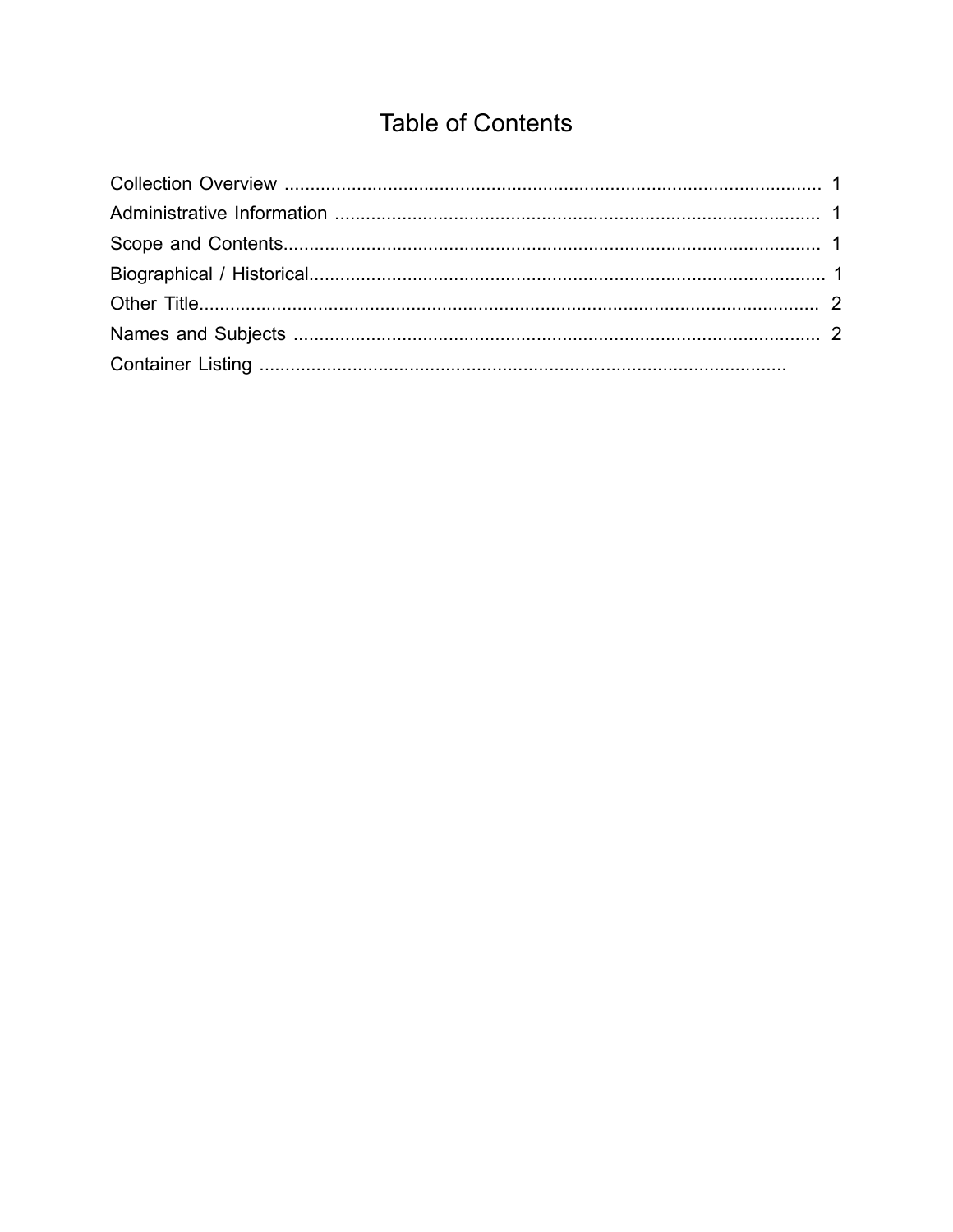| <b>Repository:</b> | Archives of American Art                                |
|--------------------|---------------------------------------------------------|
| Title:             | Ridgway Hall research material on Josephine Miles Lewis |
| Date:              | 1887-1981                                               |
| Identifier:        | AAA.hallridg                                            |
| Creator:           | Hall, Ridgway M., 1914-1982                             |
| Extent:            | 0.5 Linear feet                                         |
| Language:          | English.                                                |

## <span id="page-2-0"></span>**Collection Overview**

## <span id="page-2-1"></span>**Administrative Information**

## Acquisition Information

Donated 1980 and 1984 by Ridgway and Lucy W. Hall.

### Location of Originals

Josephine Miles Lewis letters: location of originals unknown.

### Reproduction Note

Josephine Miles Lewis letters are photocopies.

#### **Restrictions**

Use of original papers requires an appointment and is limited to the Archives' Washington, D.C., Research Center. Contact Reference Services for more information.

## <span id="page-2-3"></span>**Biographical / Historical**

Ridgway M. Hall (1914-1982) was a distant relative of Josephine Miles Lewis.

## <span id="page-2-2"></span>**Scope and Contents**

Correspondence, drawings, clippings, photographs and other materials collected by Ridgway Hall in the course of research on painter Josephine Miles Lewis. Included are biographical accounts of Lewis and two diplomas; fourteen business letters to Lewis; correspondence (1959-1981) with Hall primarily concerns Lewis (a 1959 letter contains a copy of Lewis' will); thirty-three sketches (1887-1891) and 3 pencil drawings of trees and a landscape; inventories of works; questionnaires from Hill's survey of Lewis' works of art; clippings (ca. 1910-1959); a 1900 exhibition catalog from the New Haven Paint and Clay Club, 1935 and 1955 exhibition announcements; photographs of Lewis, her family, studio, exhibitions and works of art.